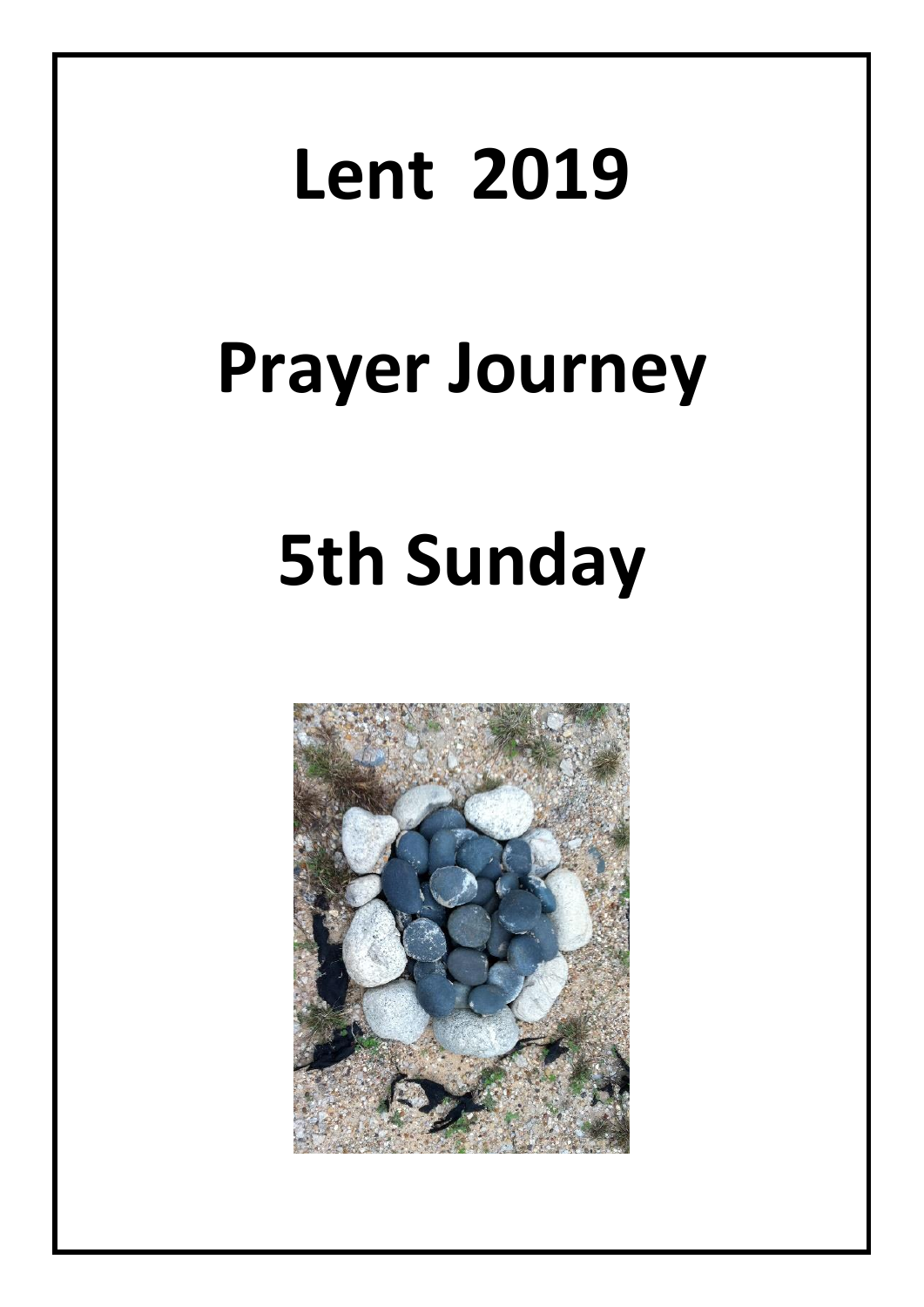### **5th Sunday of Lent**

### **The Woman Caught in Adultery**

"You may go now but do not sin again."

#### **GATHER**

Make the sign of the cross Pray

**Jesus, my helper, help me forgive those who hurt me. May I love as you did. Amen**

#### **WORD - LISTEN**

Read or listen to the reading from the Gospel of Saint John (8:2-11) *When people bring a woman who has sinned to Jesus, Jesus's words and actions reflect God's mercy and forgiveness.*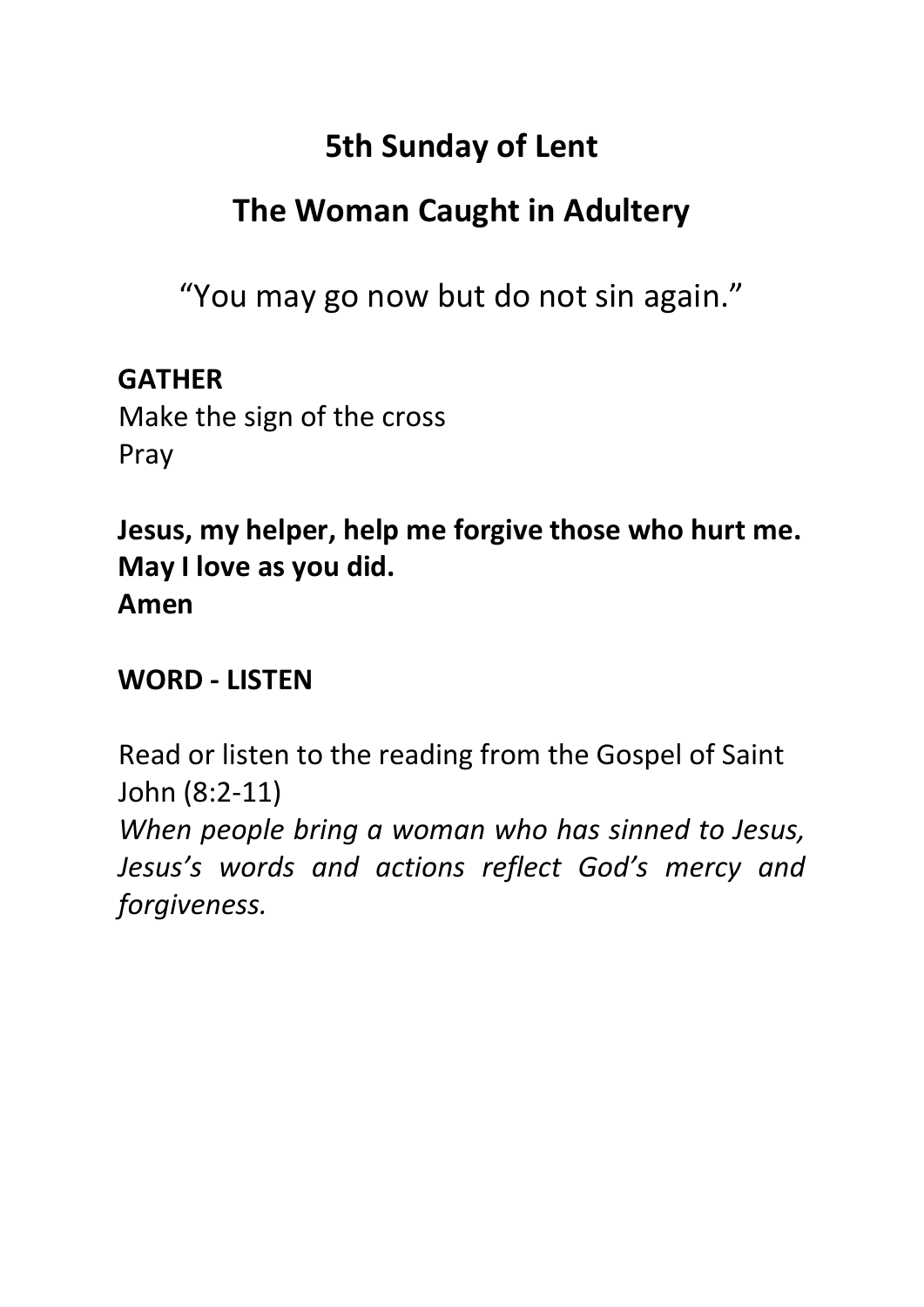#### **RESPOND**

Find a stone (or something heavy) and hold it in your hand. What does it feel like?

Think about one way in which you have hurt someone or one thing you have done wrong. How did it make you feel?

Imagine if you picked up a stone every time you hurt someone or did something wrong and never put them down. You would need a huge bag to carry them in!

Asking for God's forgiveness means putting down the stone of your sin. It frees you up to live without the weight of that wrong weighing you down.

If you are ready, say sorry to God and ask for forgiveness. As we have seen, God is full of mercy and is always ready to forgive you.

Pray

**Jesus, I love you. I want to walk in your way. I am sorry for my sins. Please forgive me. Amen**